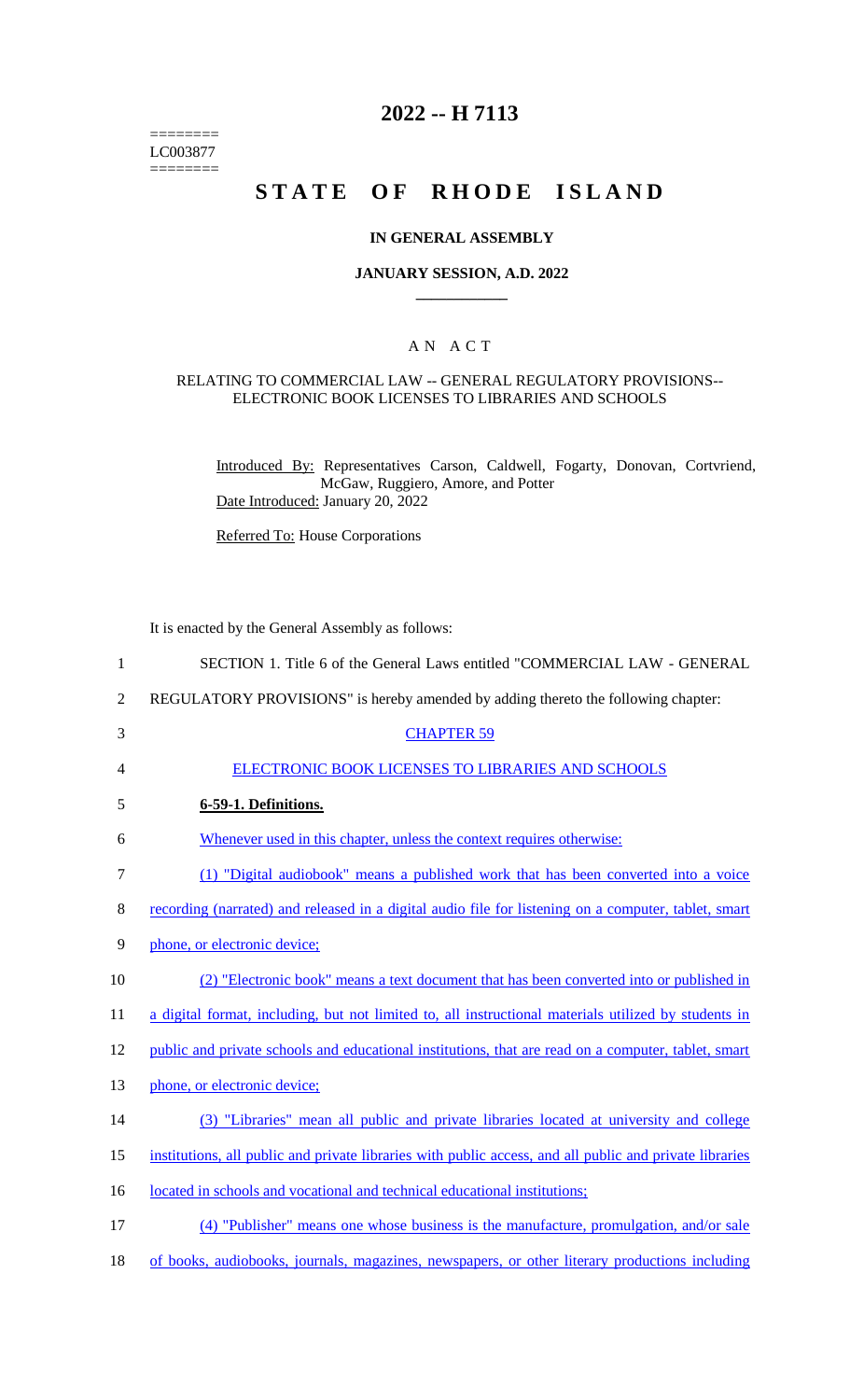1 those in digital form consisting of text, narration, imagery or all three (3); and (5) "Reasonable technological protection measures" means any technology that enhances the secure loaning and/or circulation by a library or school of an electronic book or digital audiobook, including: (i) Technology limiting the loan to a single patron at a time, for a limited period of time; (ii) Technology that limits access to only one library patron or student at a time for each acquired copy; and (iii) Technology that prevents any reproduction of copies during the loan period. **6-59-2. License to libraries and schools.**  Any publisher who offers a contract or license for acquisition of electronic books and 11 digital audiobooks to the public shall offer to license such books to libraries and to elementary and secondary schools and educational institutions in the state on reasonable terms that would permit 13 the libraries, schools and educational institutions to provide their users and students with access to 14 such electronic books. 15 (1) Such reasonable terms may include: 16 (i) A limitation on the number of users or students to whom the libraries or schools may simultaneously provide access to the electronic books; (ii) A limitation on the number of days the libraries and/or schools may provide a user or 19 student with access to the electronic books; and (iii) The use of technological protection measures that would prevent a user or student from: (A) Maintaining access to the electronic books beyond the access period set forth in the license; and 24 (B) Providing other users with access to the electronic books. (2) Such reasonable terms shall not include a limitation on the number of licenses for 26 electronic books that libraries or schools may purchase on the same date available to the public. **6-59-3. Prohibited provisions.**  (a) Any publisher who offers a contract or license for acquisition of electronic books and 29 digital audiobooks to the public in this state shall be governed by Rhode Island law with respect to the contract or license. Contracts or licenses that include any clauses that preclude, limit, or restrict a library or school from the purchase of electronic books or digital audiobooks, or clauses that preclude, limit, or restrict libraries or schools from performing critical functions, including, but not limited to, circulating electronic books or digital audiobooks to patrons or students, and/or making preservation copies, are in violation of Rhode Island public policy and therefore void and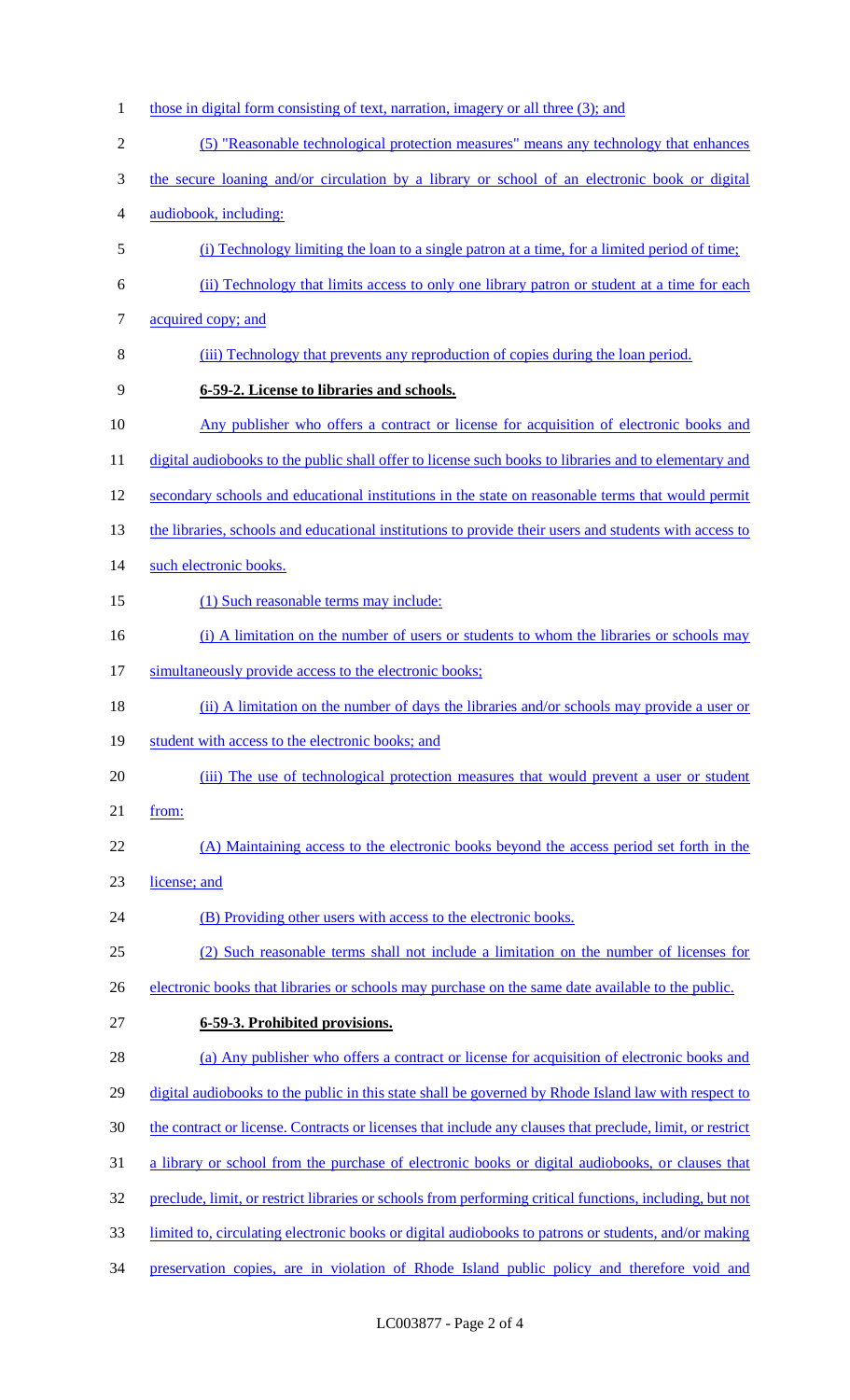- 1 unenforceable.
- 2 (b) A contract or license shall contain no provision:
- 3 (1) Restricting or limiting a library's or school's right to loan/circulate the electronic books
- 4 and digital audiobooks to patrons using reasonable technological protection measures;
- 5 (2) Restricting or limiting a library's or school's right to make non-public preservation
- 6 copies of the electronic book or digital audiobook;
- 7 (3) Restricting or limiting the use of reasonable technological protection measures for
- 8 circulating the work to patrons or students; and
- 9 (4) Restricting the number of licenses for electronic books or digital audiobooks that
- 10 libraries or schools may purchase on the same date available to the public.
- 11 (c) The knowing inclusion in a consumer contract of a contract provision violating the
- 12 prohibitions contained in this section shall constitute an unfair and deceptive trade practice.
- 13 **6-59-4. Unfair and deceptive trade practice.**
- 14 A violation of this chapter shall be deemed an unfair and deceptive trade practice within
- 15 the meaning of chapter 13.1 of this title, and any remedy provided pursuant to chapter 13.1 of this
- 16 title shall be available for the enforcement of this chapter.
- 17 SECTION 2. This act shall take effect upon passage.

#### ======== LC003877

========